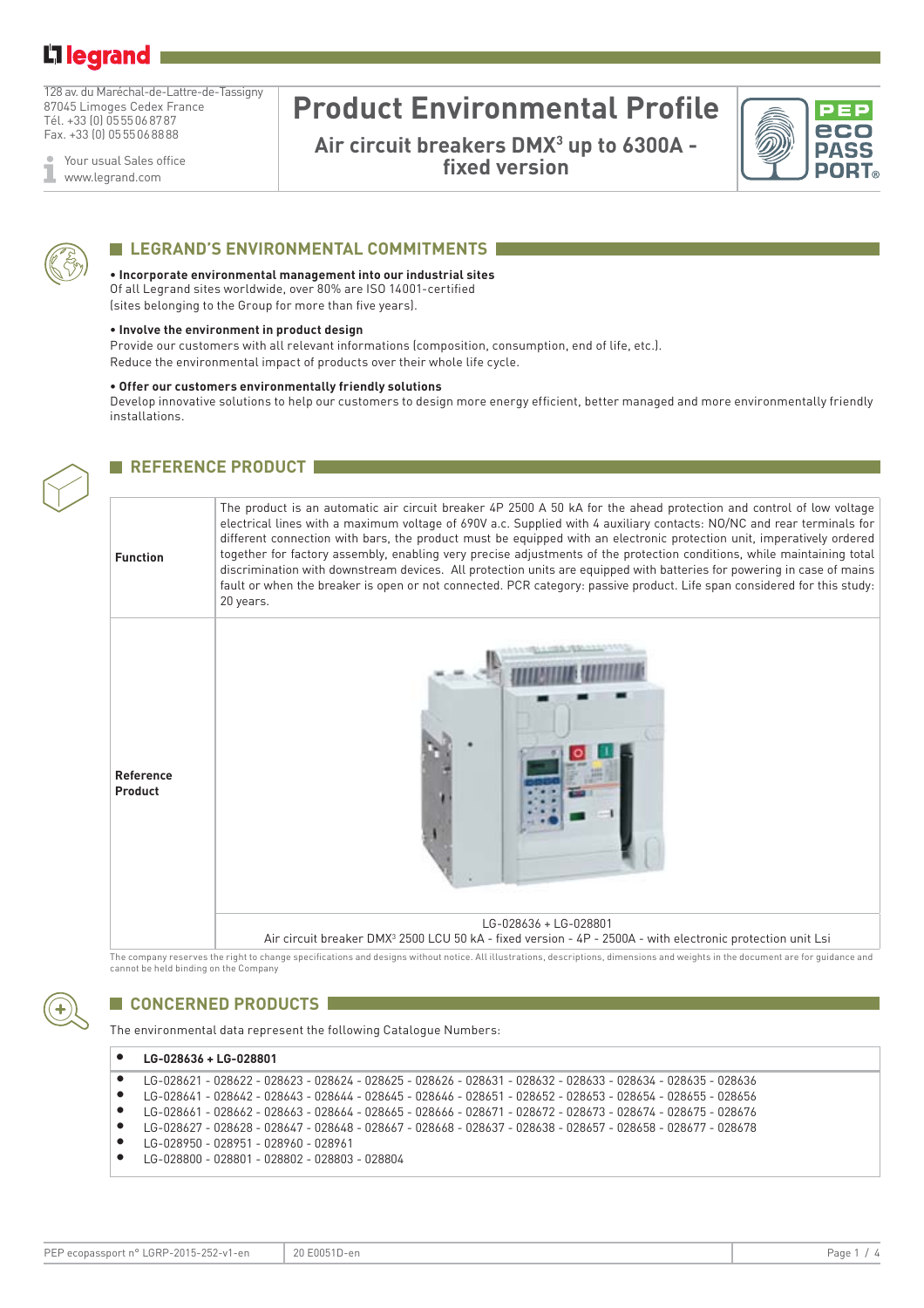128 av. du Maréchal-de-Lattre-de-Tassigny 87045 Limoges Cedex France Tél. +33 (0) 05 55 06 87 87 Fax. +33 (0) 05 55 06 88 88

Your usual Sales office ī www.legrand.com

# **Product Environmental Profile**

Air circuit breakers DMX<sup>3</sup> up to 6300A **fi xed version**





## **CONSTITUENT MATERIALS**

This product contains no substances prohibited by the regulations applicables at the time of its introduction to the market. At the date of publication of this document, this product contains no substances to which the RoHS directives apply (2002/95/EC and review 2011/65/EU) and none of the 163 candidate substances covered by the REACH regulation dated 15/06/2015.

| <b>Total weight of Reference</b><br>Products: | 65703 g (unit packaging included) |                         |          |                                     |       |  |  |  |
|-----------------------------------------------|-----------------------------------|-------------------------|----------|-------------------------------------|-------|--|--|--|
| Plastics as % of weight                       |                                   | Metals as % of weight   |          | Other as % of weight                |       |  |  |  |
| Thermoset                                     | 13.2%                             | Steel                   | 33.7%    | Electronic cards                    | 0,1%  |  |  |  |
| Polycarbonate                                 | 2,6%                              | Copper alloys           | 21,0 %   | 0,1%<br>Other electronic components |       |  |  |  |
| Polyamide                                     | 0.8%                              | Aluminium               | $1.0 \%$ | 0,1%<br><b>Batteries</b>            |       |  |  |  |
| Polycarbonate-ABS                             |                                   | $0.2\%$ Zamak           | $0.4 \%$ | Packaging as % of weight            |       |  |  |  |
| Silicon rubber                                | 0.1%                              | Silver alloys           | 0.1%     | 24,8%<br>Wood                       |       |  |  |  |
| $0.2 \%$<br>Other plastics                    |                                   | Other metals<br>$0.3\%$ |          | Cardboard / Paper                   | 1,1%  |  |  |  |
|                                               |                                   |                         |          | Steel                               | 0.3%  |  |  |  |
| <b>Total plastics</b>                         | 17.1%                             | <b>Total metals</b>     | 56,5%    | Total other and packaging           | 26,4% |  |  |  |

Estimated recycled material content: 21 % by weight



### **MANUFACTURE**

This product comes from sites that have received ISO 14001 certification.



#### **N** DISTRIBUTION

The Group's products are distributed from logistics centres located to optimize transport efficiency.

The Reference Product is therefore transported over an average distance of 1000 km by road and 19000 km by ship, representing a marketing all over the world.

Packaging is compliant with european directive 2004/12/EC concerning packaging and packaging waste.

At the packaging end of life, its recycling rate is of 81 % (as % of packaging weight).



#### **N** INSTALLATION

Installation components not delivered with the product are not taken into account.



#### **Servicing and maintenance:**

Under normal conditions of use, this type of product requires no servicing or maintenance.

#### **Consumable**

**N** USE **I** 

Two battery changes are necessary during the considered period (lithium ion button batteries - model CR2).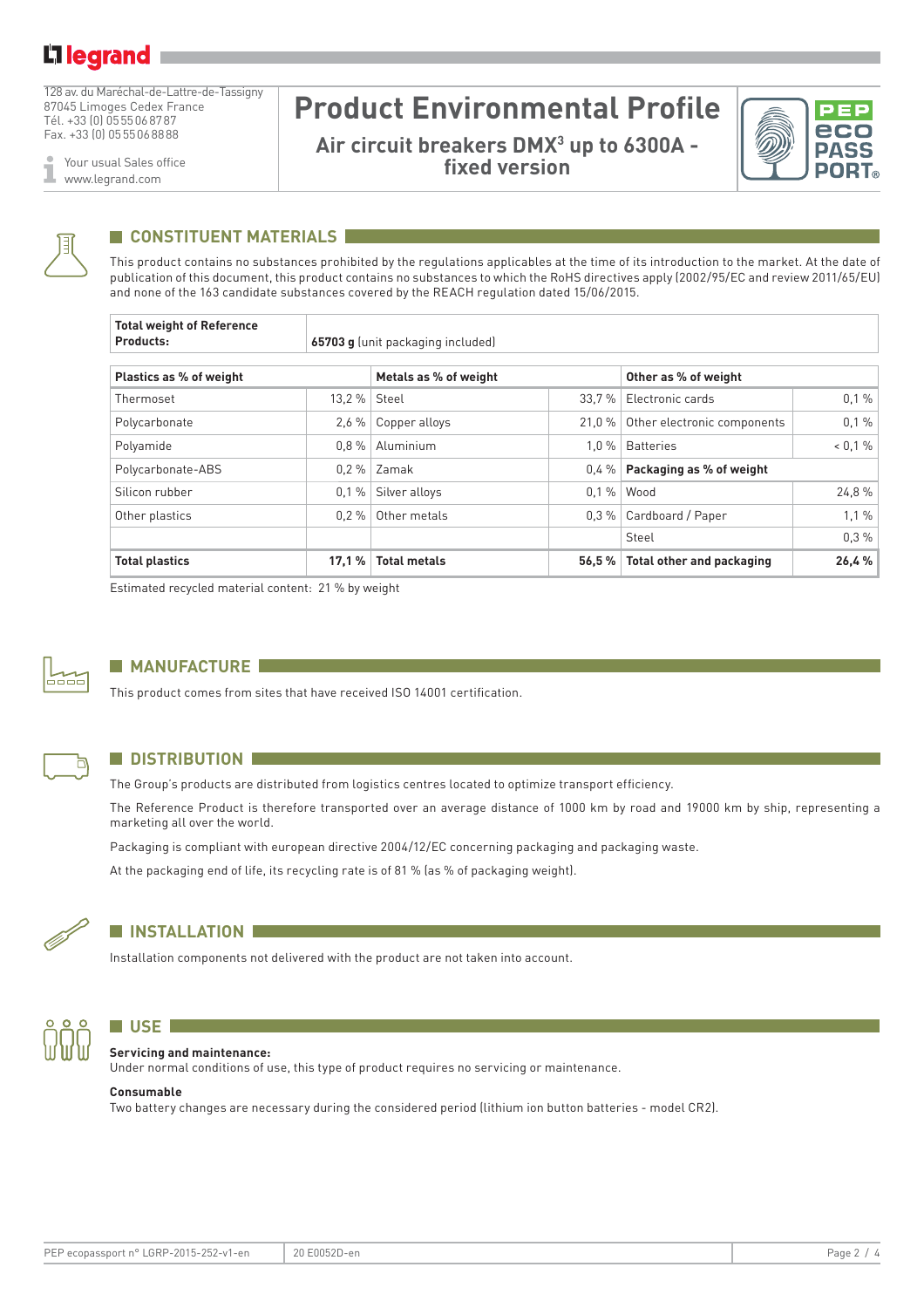128 av. du Maréchal-de-Lattre-de-Tassigny 87045 Limoges Cedex France Tél. +33 (0) 05 55 06 87 87 Fax. +33 (0) 05 55 06 88 88

Your usual Sales office I www.legrand.com

# **Product Environmental Profile**

Air circuit breakers DMX<sup>3</sup> up to 6300A **fi xed version**





## **END OF LIFE**

Development teams integrate product end of life factors in the design phase. Dismantling and sorting of components or materials is made as easier as possible with a view to recycling or failing that, another form of reuse.

#### **• Recyclability rate:**

Calculated using the method described in the IEC/TR 62635 technical report, the recyclability rate of the product is estimated as 61 %. This value is based on data collected from a technological channel using industrial procedures. It does not pre-validate the effective use of this channel for end-of-life electrical and electonic products.

Separated into:

- Plastic materials (excluding packaging): 4 %
- Metal materials (excluding packaging): 56 %
- Packaging (all types of materials): 1 %



# **ENVIRONMENTAL IMPACTS**

The evaluation of environmental impacts examines the stages of the Reference Product life cycle: manufacturing, distribution, installation, use and end of life of the product marketed and used all over the world. The following modelling elements were taken into account:

| <b>Manufacture</b>  | Unit packaging taken in account. As required by the «PEP ecopassport» programme all transports for the manufacturing<br>of the Reference Product, including materials and components, has been taken in account.                                                                                                                                                                                                                                 |
|---------------------|--------------------------------------------------------------------------------------------------------------------------------------------------------------------------------------------------------------------------------------------------------------------------------------------------------------------------------------------------------------------------------------------------------------------------------------------------|
| <b>Distribution</b> | Transport between the last Group distribution centre and an average delivery to the sales area. The products are<br>marketed all around the world. For the distribution distance, the rule of the current PCR has been adopted: worldwide<br>transport (intercontinental): 19000 km by ship plus 1000 km by truck.                                                                                                                               |
| <b>Installation</b> | Installation components not delivered with the product are not taken into account.                                                                                                                                                                                                                                                                                                                                                               |
| <b>Use</b>          | . Maintenance: under normal conditions of use, this type of product requires no servicing or maintenance.<br>No consumables are necessary to use the product.<br>• Product category: passive product.<br>. Use scenario: continuous operation (100% of the time) for 20 years at 30% of rated load of the time.<br>This modelling duration does not constitute a minimum durability requirement.<br>• Energy model: Electricity mix Europe 2005. |
| <b>End of life</b>  | In view of the data available on the date of creation of the document, and in accordance with the requirements of the<br>PCR of the « PEP ecopassport » programme, was counted transport of the Reference Product by road only once, over a<br>distance of 1000 km, to a processing site at end of life.                                                                                                                                         |
| Software used       | EIME V5 and its database «Legrand-2012-10-31 version 3» developed from database «CODDE-2012-07».                                                                                                                                                                                                                                                                                                                                                 |